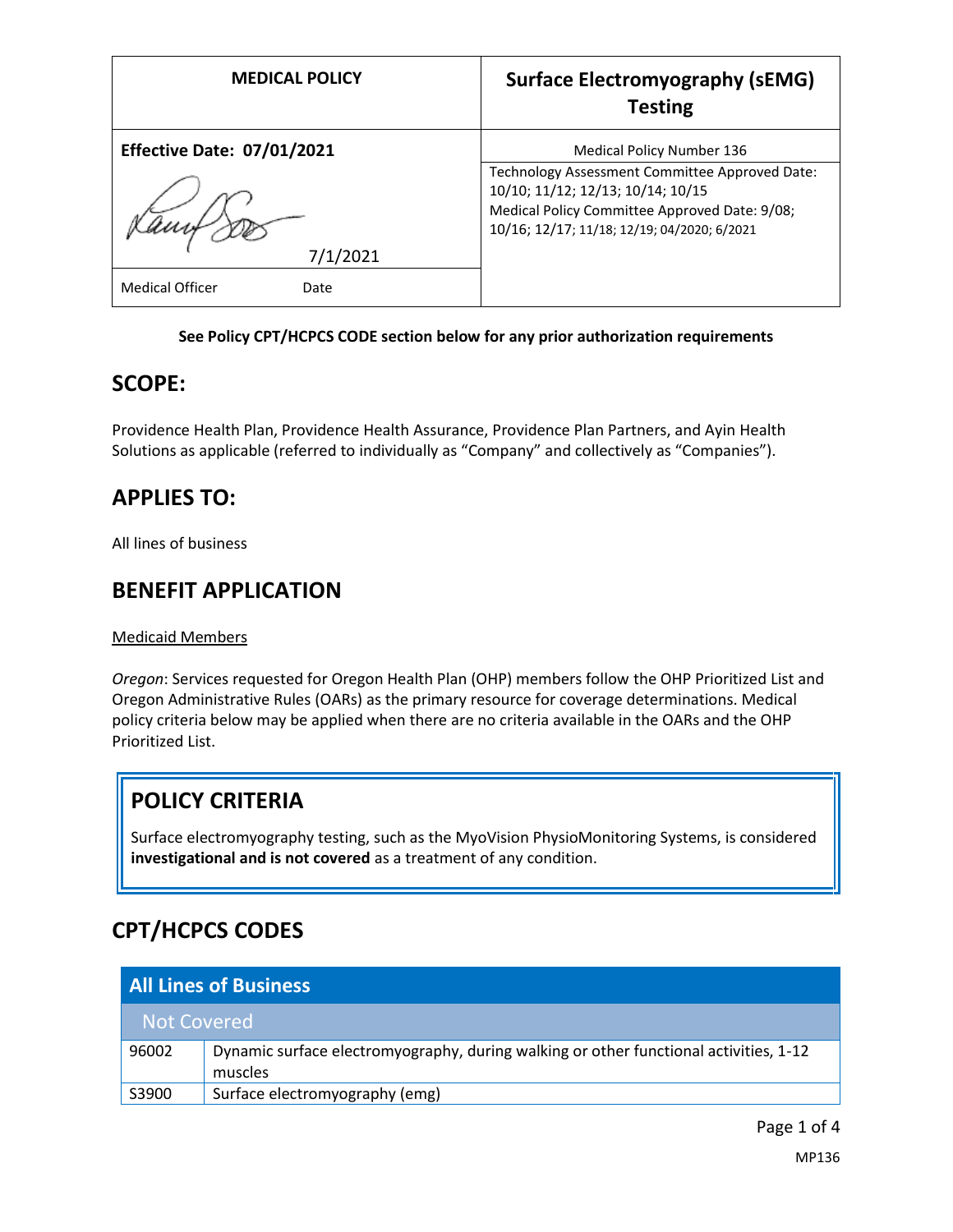Unlisted Codes All unlisted codes will be reviewed for medical necessity, correct coding, and pricing at the claim level. If an unlisted code is billed related to services addressed in this policy then it will be **denied as not covered.**

95999 Unlisted neurological or neuromuscular diagnostic procedure

## **DESCRIPTION**

Surface electromyography (sEMG) is marketed to be a surface electrophysiological technique that quantifies muscle contractions in specific muscle groups. Testing has been proposed to evaluate the performance of muscles and nerves in patients with a variety of neuromuscular disorders.

Dynamic sEMG testing and static sEMG testing are techniques where electrodes are used to measure muscle contractions.

# **REVIEW OF EVIDENCE**

A review of the ECRI, Hayes, Cochrane, and PubMed databases was conducted regarding the use of sEMG testing for myopathic and neuropathic conditions such as low back pain, myofascial pain, paraspinal fatigue and other neuromuscular disorders. Below is a summary of the available evidence identified through April 2021.

Study results regarding the use of surface electromyography (sEMG) in the assessment neuropathic and myopathic conditions were inconsistent.<sup>1-7</sup> There was variability of results dependent on which muscle groups were being studied. In addition, study results were mixed regarding the use of sEMG to distinguish between neuropathic and myopathic conditions or to diagnose specific neuromuscular diseases.

Most studies which evaluated the use of sEMG were limited by small sample size and were retrospective in nature, with 8-10 year follow-up. Large, well-designed, randomized controlled trials are needed to determine the accuracy and validity of sEMG testing for the diagnosis of neuropathic and myopathic pain.

## **CLINICAL PRACTICE GUIDELINES**

#### The Council on Chiropractic Practice

In 2013, the Council on Chiropractic Practice published consensus guidelines indicating sEMG may be used for recording changes in the electrical activity muscle changes associated with subluxation.<sup>8</sup> Data used to support this recommendation contained similar limitations as noted above, such as a lack of randomized study design comparing sEMG to standard of care diagnostic techniques.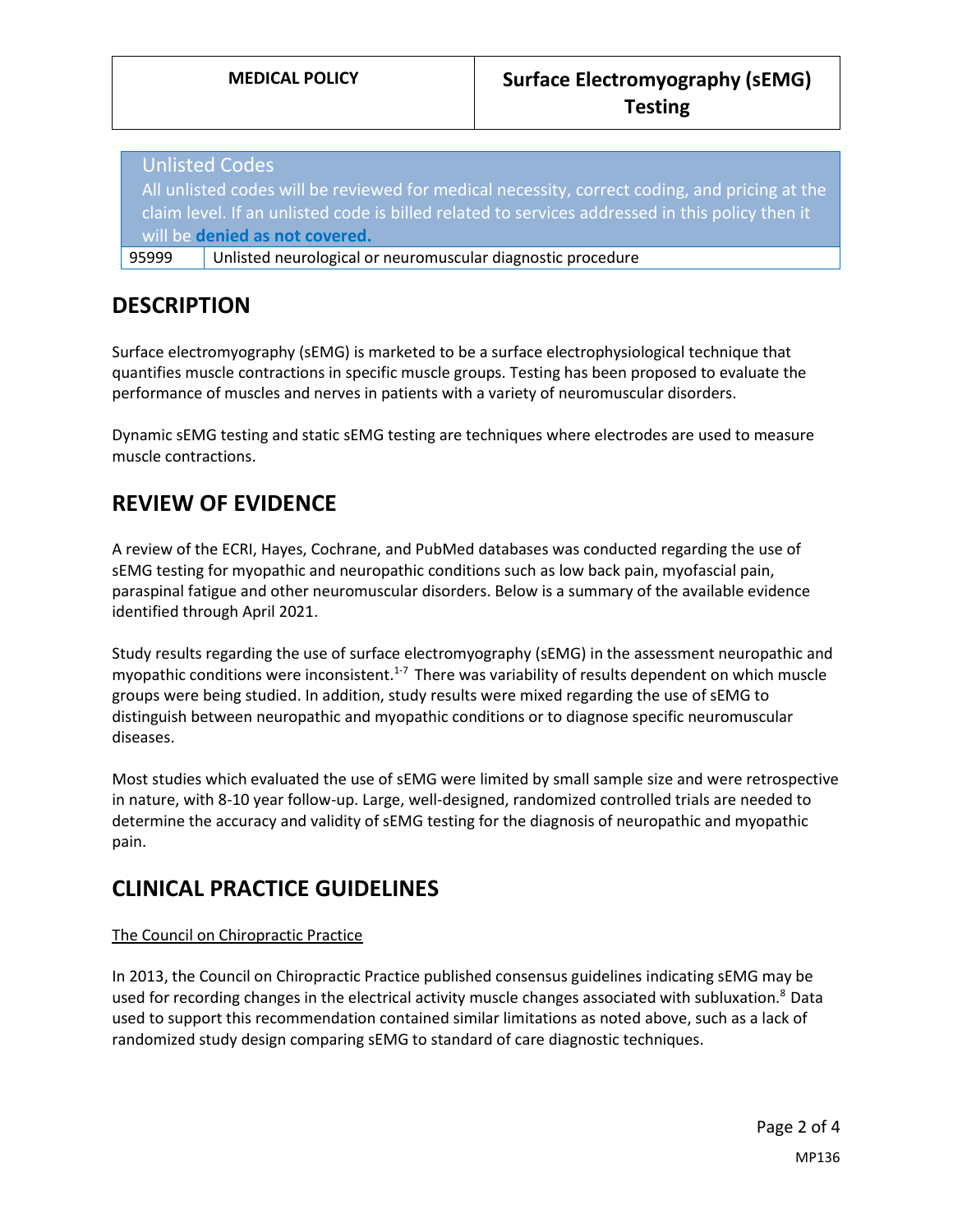## **CENTERS FOR MEDICARE & MEDICAID**

As of 4/16/2021, two Centers for Medicare & Medicaid (CMS) coverage guidelines were identified. Local Coverage Determination L36526 states that the necessity and reasonableness of surface and macro EMGs "have not been established."<sup>9</sup> The accompanying Local Coverage Article, A54992 states that, in addition to reasons for denial stated in the LCD's, "surface and/or macro EMG's will not be paid."<sup>10</sup>

## **INSTRUCTIONS FOR USE**

Company Medical Policies serve as guidance for the administration of plan benefits. Medical policies do not constitute medical advice nor a guarantee of coverage. Company Medical Policies are reviewed annually and are based upon published, peer-reviewed scientific evidence and evidence-based clinical practice guidelines that are available as of the last policy update. The Companies reserve the right to determine the application of Medical Policies and make revisions to Medical Policies at any time. Providers will be given at least 60-days notice of policy changes that are restrictive in nature.

The scope and availability of all plan benefits are determined in accordance with the applicable coverage agreement. Any conflict or variance between the terms of the coverage agreement and Company Medical Policy will be resolved in favor of the coverage agreement.

## **REGULATORY STATUS**

#### Mental Health Parity Statement

Coverage decisions are made on the basis of individualized determinations of medical necessity and the experimental or investigational character of the treatment in the individual case. In cases where medical necessity is not established by policy for specific treatment modalities, evidence not previously considered regarding the efficacy of the modality that is presented shall be given consideration to determine if the policy represents current standards of care.

### **REFERENCES**

- 1. Mohseni Bandpei MA, Rahmani N, Majdoleslam B, Abdollahi I, Ali SS, Ahmad A. Reliability of surface electromyography in the assessment of paraspinal muscle fatigue: an updated systematic review. *J Manipulative Physiol Ther.* 2014;37(7):510-521. <https://www.ncbi.nlm.nih.gov/pubmed/25204717>
- 2. Manfredini D, Cocilovo F, Favero L, Ferronato G, Tonello S, Guarda-Nardini L. Surface electromyography of jaw muscles and kinesiographic recordings: diagnostic accuracy for myofascial pain. *J Oral Rehabil.* 2011;38(11):791-799. <https://www.ncbi.nlm.nih.gov/pubmed/21480942>
- 3. Meekins GD, So Y, Quan D. American Association of Neuromuscular & Electrodiagnostic Medicine evidenced-based review: use of surface electromyography in the diagnosis and study